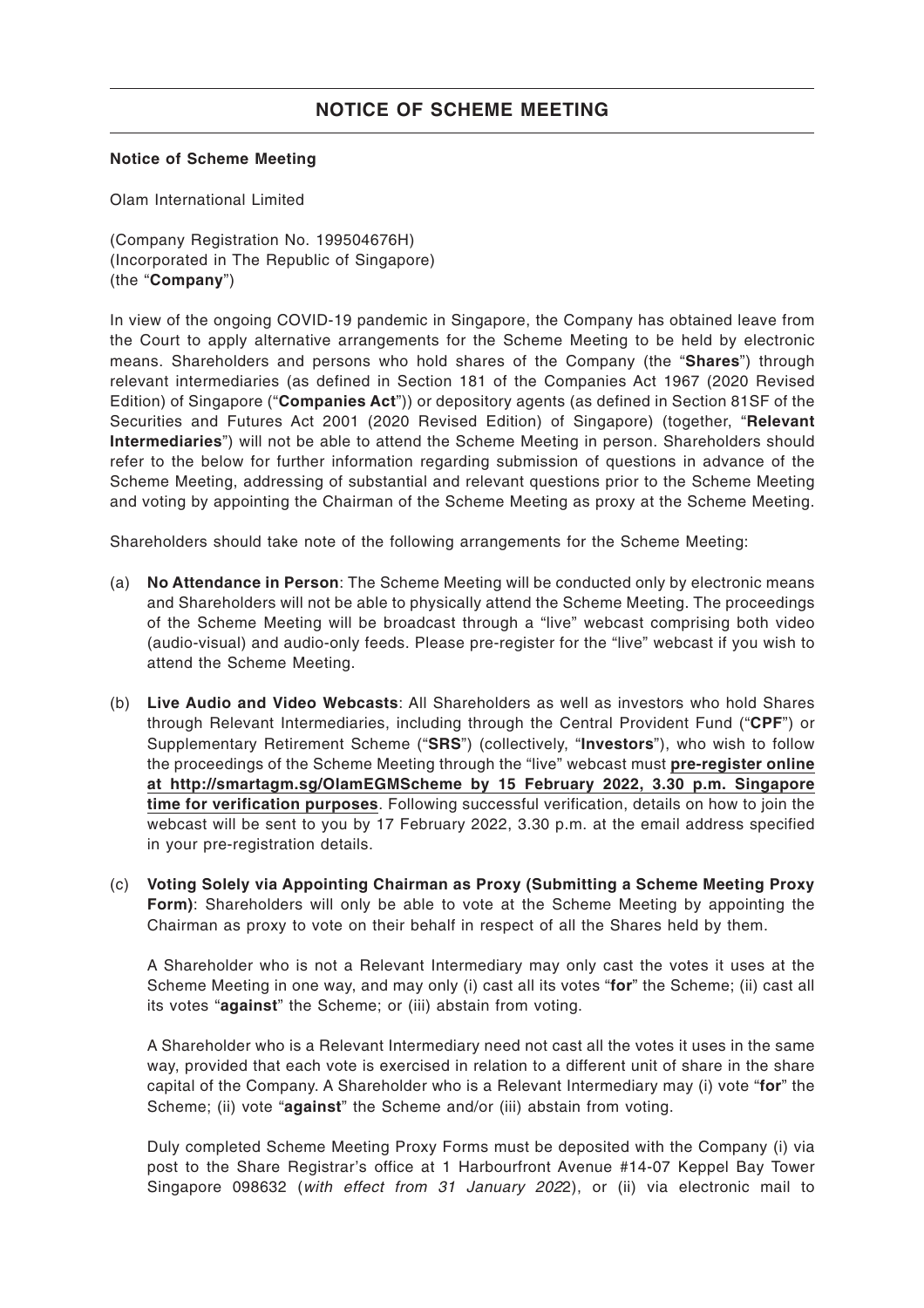OlamSM&EGM2022@boardroomlimited.com enclosing a clear scanned completed and signed Scheme Meeting Proxy Form, and must be received by the Company by **15 February 2022, 3.00 p.m. Singapore time** (being 72 hours before the time appointed for the holding of the Scheme Meeting). Scheme Meeting Proxy Forms can be downloaded from the SGXNET (www.sgx.com) or the Company's website (www.olamgroup.com). In the Scheme Meeting Proxy Form, a Shareholder should specifically direct the Chairman on how he/she is to vote for or vote against (or abstain from voting on) the resolution to be tabled at the Scheme Meeting. If no specific direction as to voting is given, the Chairman of the Scheme Meeting will vote or abstain from voting at his/her discretion. All valid votes cast via proxy on the resolution will be counted. In view of the COVID-19 situation, the Company encourages Shareholders to submit the completed and signed Scheme Meeting Proxy Form via electronic mail. The Company may reject any instrument appointing a proxy lodged if the Shareholder appointing the proxy is not shown to have Shares entered against his/her name in the Depository Register as at 72 hours before the time appointed for holding the Scheme Meeting as certified by The Central Depository (Pte) Limited to the Company.

- (d) **Submission of Questions**: All Shareholders and Investors can submit questions relating to the business of the Scheme Meeting up till **9 February 2022, 3.30 p.m. Singapore time** either (i) via post to Boardroom Corporate & Advisory Services Pte Ltd, the Company's Share Registrar's office at 1 Harbourfront Avenue #14-07 Keppel Bay Tower Singapore 098632 (with effect from 31 January 2022), or (ii) via electronic mail to OlamScheme@olamagri.com. The Company will respond to substantial and relevant questions so received by 12 February 2022 at 3.00 p.m. (via an announcement on the SGXNET and the Company's website). Alternatively, Shareholders who participate in the webcast of the Scheme Meeting and the EGM will be able to ask questions "live" via a "chatbox" which will be made available to the Shareholders to type in their questions during the webcast.
- (e) **Voting by Investors holding Shares through Relevant Intermediaries (including CPF and SRS investors)**: Investors holding Shares through Relevant Intermediaries, including CPF and SRS investors, who wish to vote, should not make use of the Scheme Meeting Proxy Form and should instead approach their respective Relevant Intermediary as soon as possible to specify voting instructions. CPF and SRS investors who wish to vote should approach their respective CPF Agent Bank/SRS Operator at least seven (7) working days before the Scheme Meeting (i.e. by **8 February 2022, 5.00 p.m. Singapore time**), to ensure that their votes are submitted.
- (f) **Voting Results**: An independent scrutineer will be appointed by the Company to direct and supervise the counting and validation of all valid votes cast through Scheme Meeting Proxy Forms received as of the above-mentioned deadline. Based on the report of the independent scrutineer, the voting results will be announced during the Scheme Meeting (and displayed on-screen for the "live" video webcast) in respect of the resolution put to the vote at the Scheme Meeting in turn, following which the Chairman of the Scheme Meeting shall declare the outcome of the resolution. The Company will also issue an announcement on the SGXNET on the result of the resolution put to vote at the Scheme Meeting.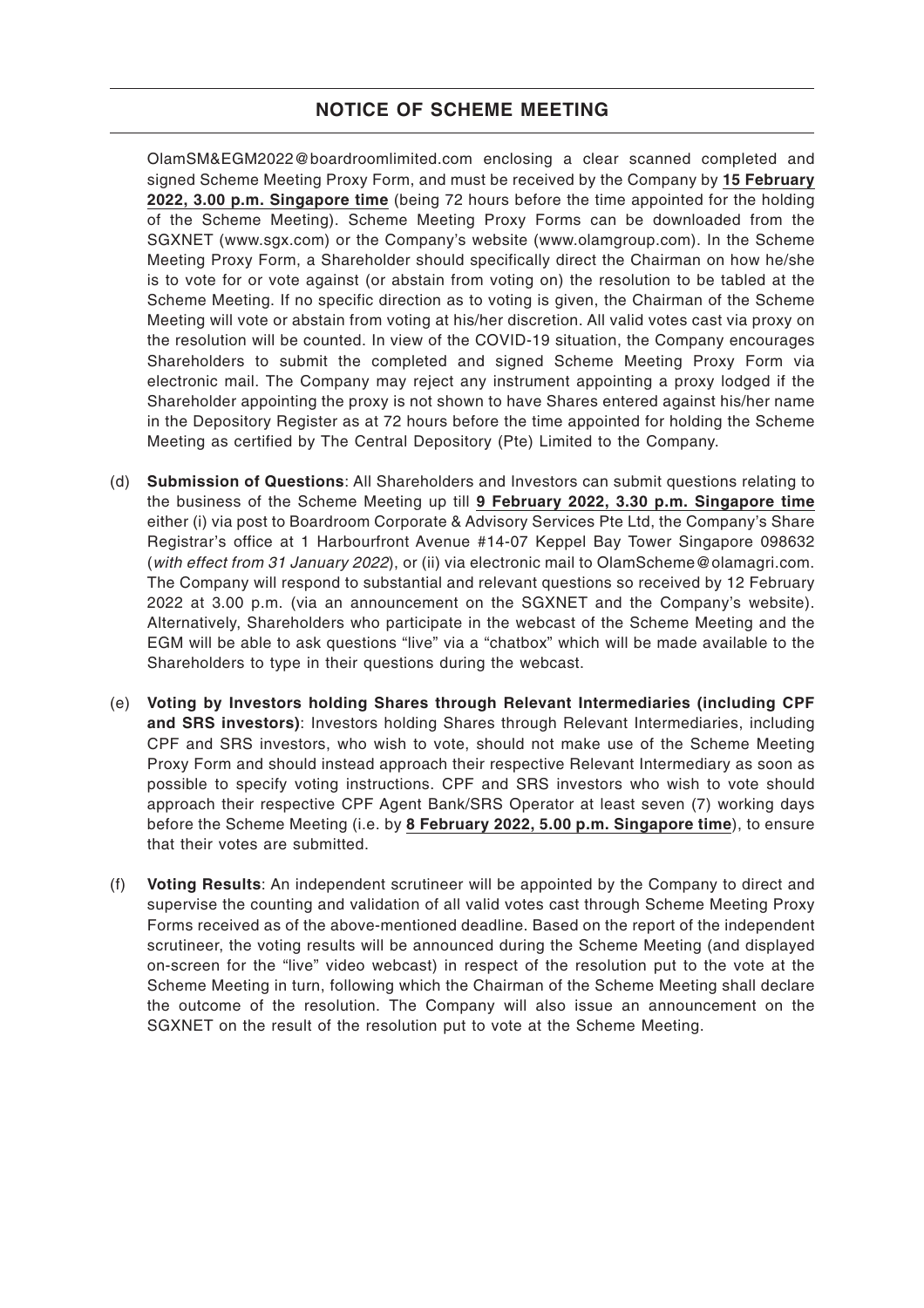## **Documents and Information Relating to the Scheme Meeting**

Documents and information relating to the Scheme Meeting (including the Notice of Scheme Meeting, the Circular dated 27 January 2022 and the Scheme Meeting Proxy Form) have been published on the SGXNET (www.sgx.com) and the Company's website (www.olamgroup.com). Printed copies of the Notice of Scheme Meeting, the Circular and the Scheme Meeting Proxy Form will not be sent to Shareholders.

**In view of the evolving COVID-19 situation, Shareholders are advised to continue to check the SGXNET and the Company's website regularly for any updates relating to the Scheme Meeting.**

Solicitor(s) for the Applicant(s)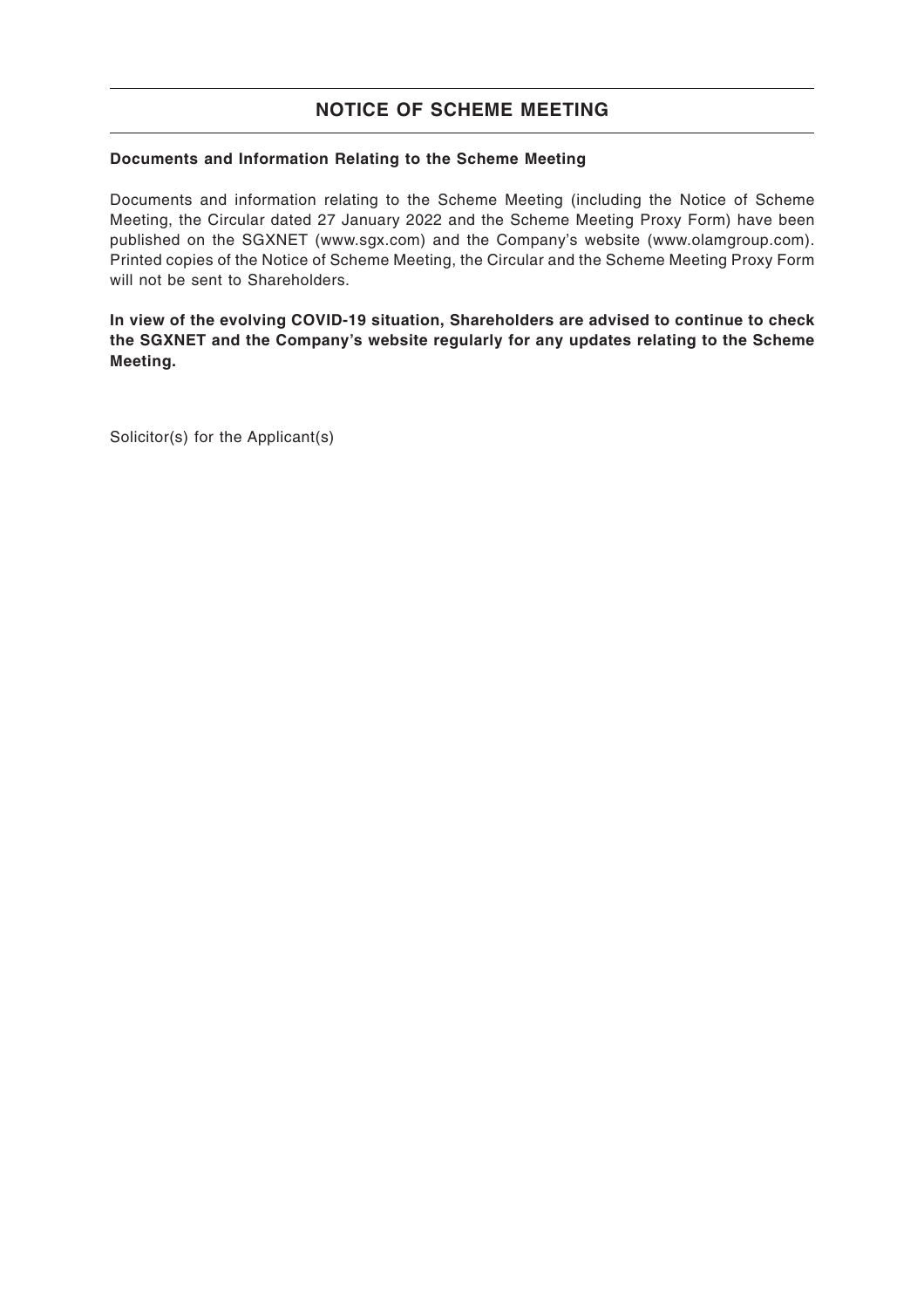## **IN THE HIGH COURT OF THE REPUBLIC OF SINGAPORE**

Originating Summons (b) No. 37 of 2022 )

> **In the Matter of Section 210 of the Companies Act 1967 (2020 Revised Edition) of Singapore**

> **In the Matter of Olam International Limited (Registration No. 199504676H)**

> > { **Applicant**

#### **SCHEME OF ARRANGEMENT**

Under Section 210 of the Companies Act 1967 (2020 Revised Edition) of Singapore

Between

## **OLAM INTERNATIONAL LIMITED**

And

**its SHAREHOLDERS (as defined herein)**

And

#### **OLAM GROUP LIMITED**

And

**OFI GROUP LIMITED**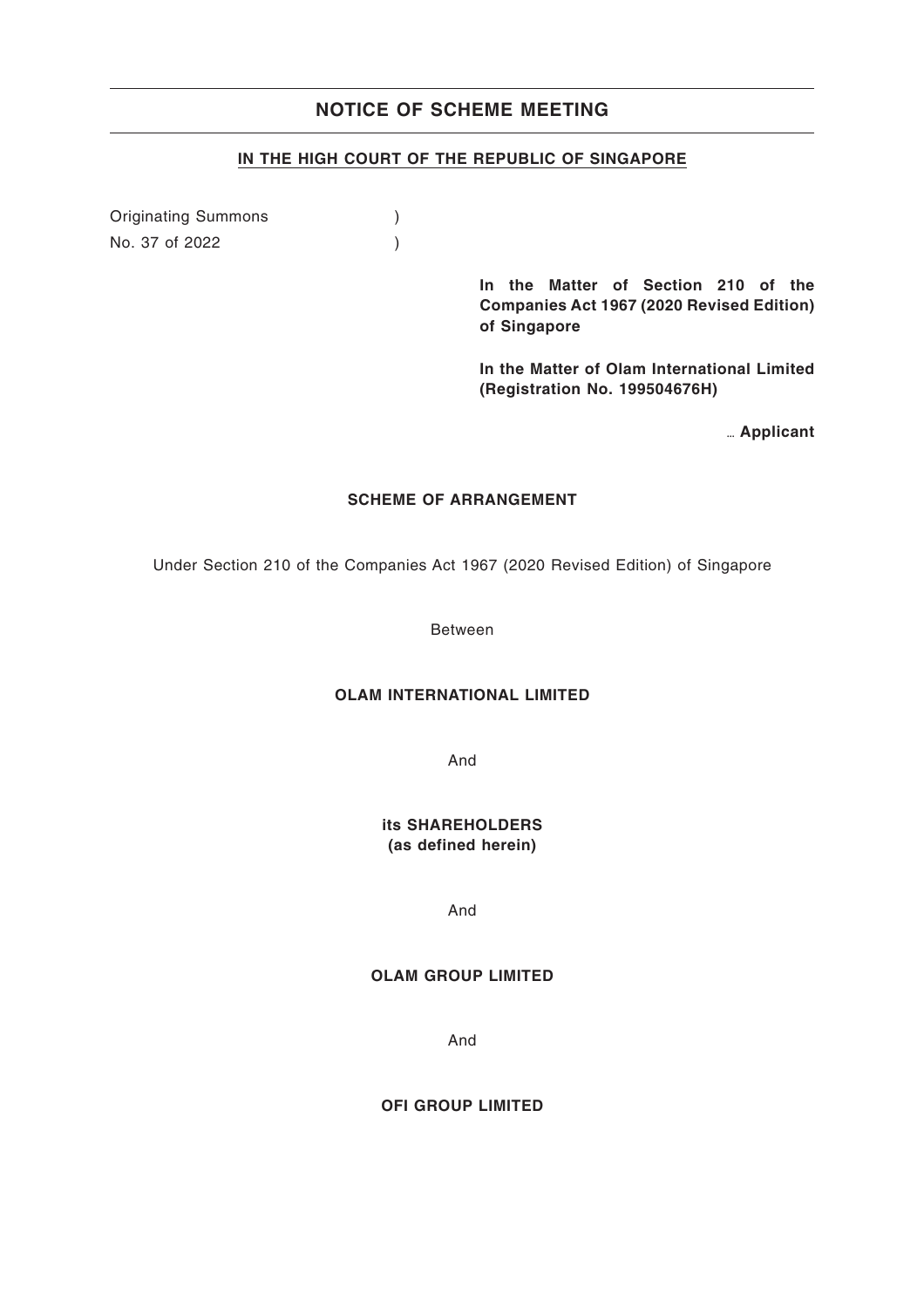## **NOTICE OF SCHEME MEETING**

**1.** NOTICE is hereby given that by an Order of Court dated 25 January 2022 ("**Order**"), the High Court of the Republic of Singapore (the "**Court**") has directed that Olam International Limited ("**Company**") do convene a meeting ("**Scheme Meeting**") of all Shareholders (as defined in the Schedule hereto) and such Scheme Meeting shall be conducted wholly by electronic means on 18 February 2022, 3.00 p.m. Singapore time, for the purposes of considering and, if thought fit, passing (with or without modification) the following resolution. All capitalised terms in this Notice of Scheme Meeting which are not defined herein shall have the same meanings ascribed to them in the Circular (as defined in the Schedule hereto). Explanatory information on the resolution can be found in the Circular;

"That subject to the passing of ordinary resolution 1 at the EGM to approve the Proposed Dividend in Specie, the Scheme dated 27 January 2022 proposed to be made pursuant to Section 210 of the Companies Act 1967 (2020 Revised Edition) of Singapore, between (i) the Company; (ii) the Shareholders (as defined therein); (iii) OFIGL and (iv) OG, be and is hereby approved."

- **2.** A copy of the Scheme and a copy of the Explanatory Statement required to be furnished pursuant to Section 211 of the Companies Act, are incorporated in the Circular of which this Notice of Scheme Meeting forms part;
- **3.** The Court has, by an Order of Court, granted liberty to convene and hold the Scheme Meeting by way of electronic means;
- **4.** Each Shareholder (other than a Relevant Intermediary (as defined in the Schedule hereto)) may only cast all the votes it uses at the Scheme Meeting in one way. Shareholders who are Relevant Intermediaries need not cast all the votes they use in the same way, provided that each vote is exercised in relation to a different unit of share in the share capital of the Company;
- **5.** In the case of joint Shareholders, any one of such persons may vote by proxy, but if more than one of such persons votes by proxy, only the vote of the person whose name stands first in the Depository Register (as defined in the Schedule hereto) shall be counted;
- **6.** By the Order, the Court has directed that a Director of the Company shall act as Chairman of the Scheme Meeting and shall report the results of the Scheme Meeting to the Court. Lim Ah Doo (Chairman of the Board of the Company), or failing him, Yap Chee Keong (Director of the Company) shall act as Chairman of the Scheme Meeting; and
- **7.** The Scheme will be subject to, inter alia, the subsequent sanction of the Court.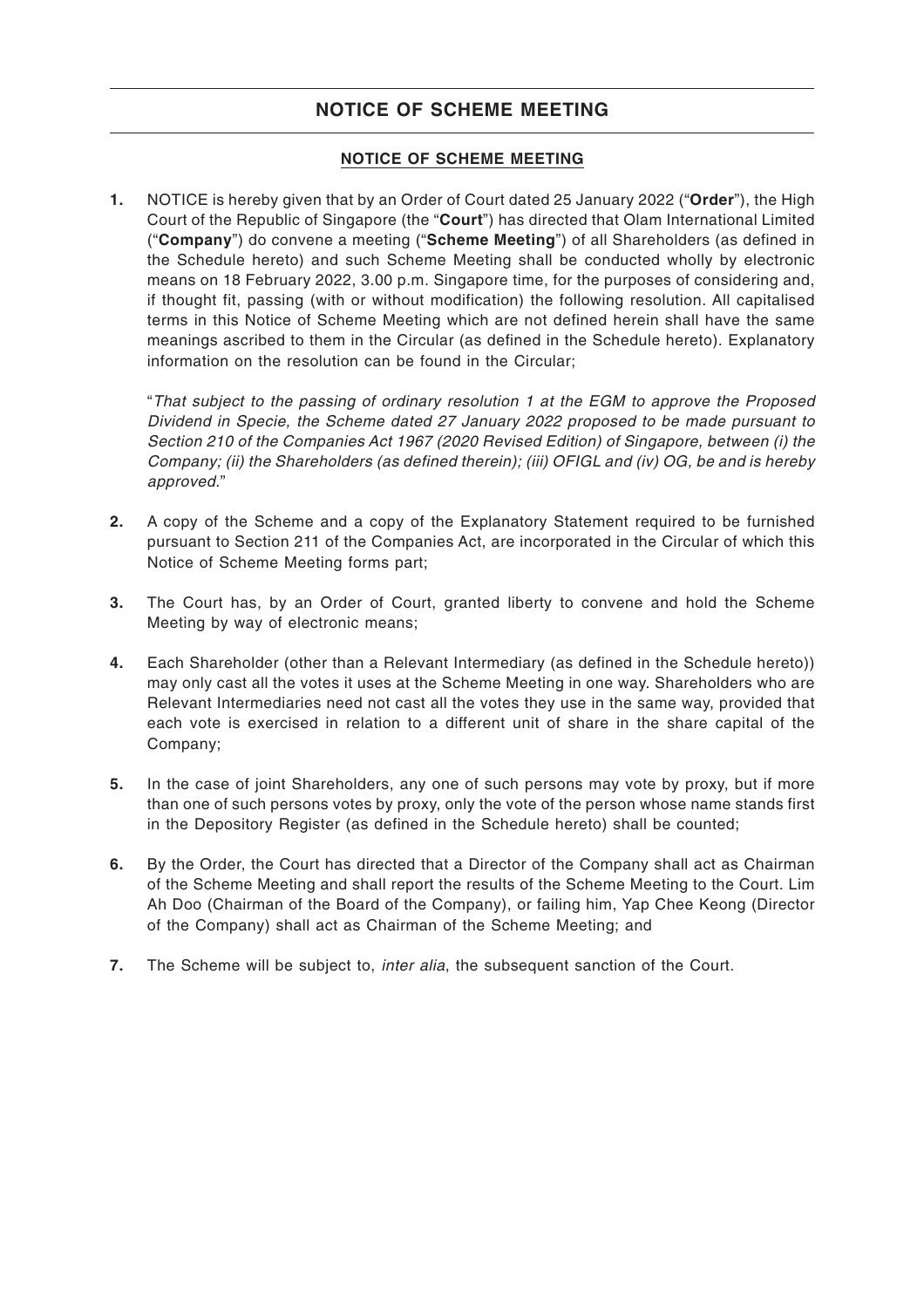## **THE SCHEDULE**

| <b>Expression</b>       | <b>Meaning</b>                                                                                                                                                                                                                                            |
|-------------------------|-----------------------------------------------------------------------------------------------------------------------------------------------------------------------------------------------------------------------------------------------------------|
| "Circular"              | The composite document dated 27 January 2022<br>released by the Company to its Shareholders, and any<br>other document(s) which may be issued by or on behalf<br>of the Company to amend, revise, supplement or update<br>such document from time to time |
| "Companies Act"         | Companies Act 1967 (2020 Revised Edition)<br>of<br>Singapore                                                                                                                                                                                              |
| "Depository Register"   | Has the meaning ascribed to it in Section 81SF of the<br><b>SFA</b>                                                                                                                                                                                       |
| "Relevant Intermediary" | A "relevant intermediary" as defined in Section 181 of the<br>Companies Act or a "depository agent" as defined in<br>Section 81SF of the SFA                                                                                                              |
| "SFA"                   | The Securities and Futures Act 2001 (2020 Revised<br>Edition) of Singapore                                                                                                                                                                                |
| "Share"                 | An ordinary share in the capital of the Company                                                                                                                                                                                                           |
| "Shareholders"          | The shareholders of the Company                                                                                                                                                                                                                           |

### **Personal data privacy:**

By submitting an instrument appointing a proxy(ies) and/or representative(s) to attend, speak and vote at the Scheme Meeting and/or any adjournment thereof, a member of the Company (i) consents to the collection, use and disclosure of the member's personal data by the Company (or its agents) for the purpose of the processing and administration by the Company (or its agents) of proxies and representatives appointed for the Scheme Meeting (including any adjournment thereof) and the preparation and compilation of the attendance lists, minutes and other documents relating to the Scheme Meeting (including any adjournment thereof), recordings and transmitting images and/or voice recordings when broadcasting the Scheme Meeting proceedings through webcast, and in order for the Company (or its agents) to comply with any applicable laws, listing rules, regulations and/or guidelines (collectively, the "**Purposes**"); (ii) warrants that where the member discloses the personal data of the member's proxy(ies) and/or representative(s) to the Company (or its agents), the member has obtained the prior consent of such proxy(ies) and/or representative(s) for the collection, use and disclosure by the Company (or its agents) of the personal data of such proxy(ies) and/or representative(s) for the Purposes; and (iii) agrees that the member will indemnify the Company in respect of any penalties, liabilities, claims, demands, losses and damages as a result of the member's breach of warranty.